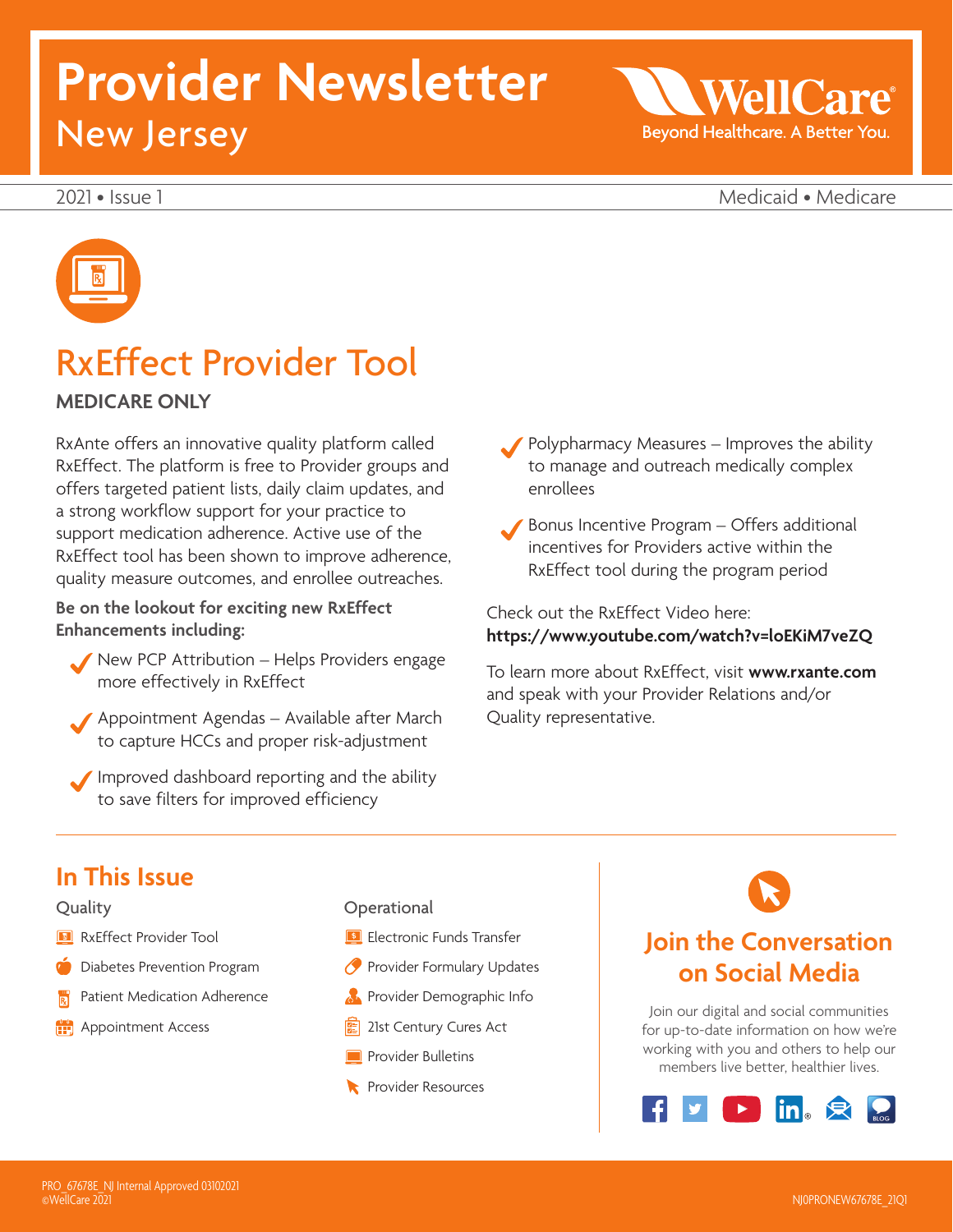

# Good Measures Diabetes Prevention and Management Programs—Improve Quality and Outcomes

 **SUPPORT FOR MANAGING DIABETES, LOSING WEIGHT, AND PREVENTING DIABETES. HELP YOUR PATIENTS START ON A HEALTHIER PATH AND REFER THEM FOR EXTRA** 

Help your patients start on a healthier path and refer them for extra support for managing diabetes, losing weight, and preventing diabetes.

Programs are delivered by registered dietitians and diabetes educators online and by phone, making it easy for members to participate and stay engaged.

Good Measures offers a Diabetes Prevention Program and a Diabetes Self-Management Education program. The programs are free to WellCare of New Jersey Medicaid and Medicare members.



### **Food is Medicine – Food First Approach**

Good Measures takes a "food-first" approach to prevention and condition management. "Food-first" means Good Measures coaches lead with food, which is engaging to members and is an effective way to make small healthy changes that lead to big results. Coaching is highly tailored to each member's unique challenges and health.

### **The Good Measures Diabetes Self-Management Education Program**

One-on-one personalized coaching helps members reach their goals and learn how food choices, activity, stress, and medication affect their blood sugar and how to better manage it.

#### **The program also:**

- Results in lower A1C—average 1.4% reduction.
- Supports patients in building and sustaining coping skills needed to self-manage diabetes.
- Addresses patients' health beliefs, cultural needs, current knowledge, physical limitations, emotional concerns, family support, financial status, medical history, social determinants of health, health literacy, numeracy – all that affect ability to self-manage.
- Promotes A1C testing, eye exams, nephrology exam, and medication adherence.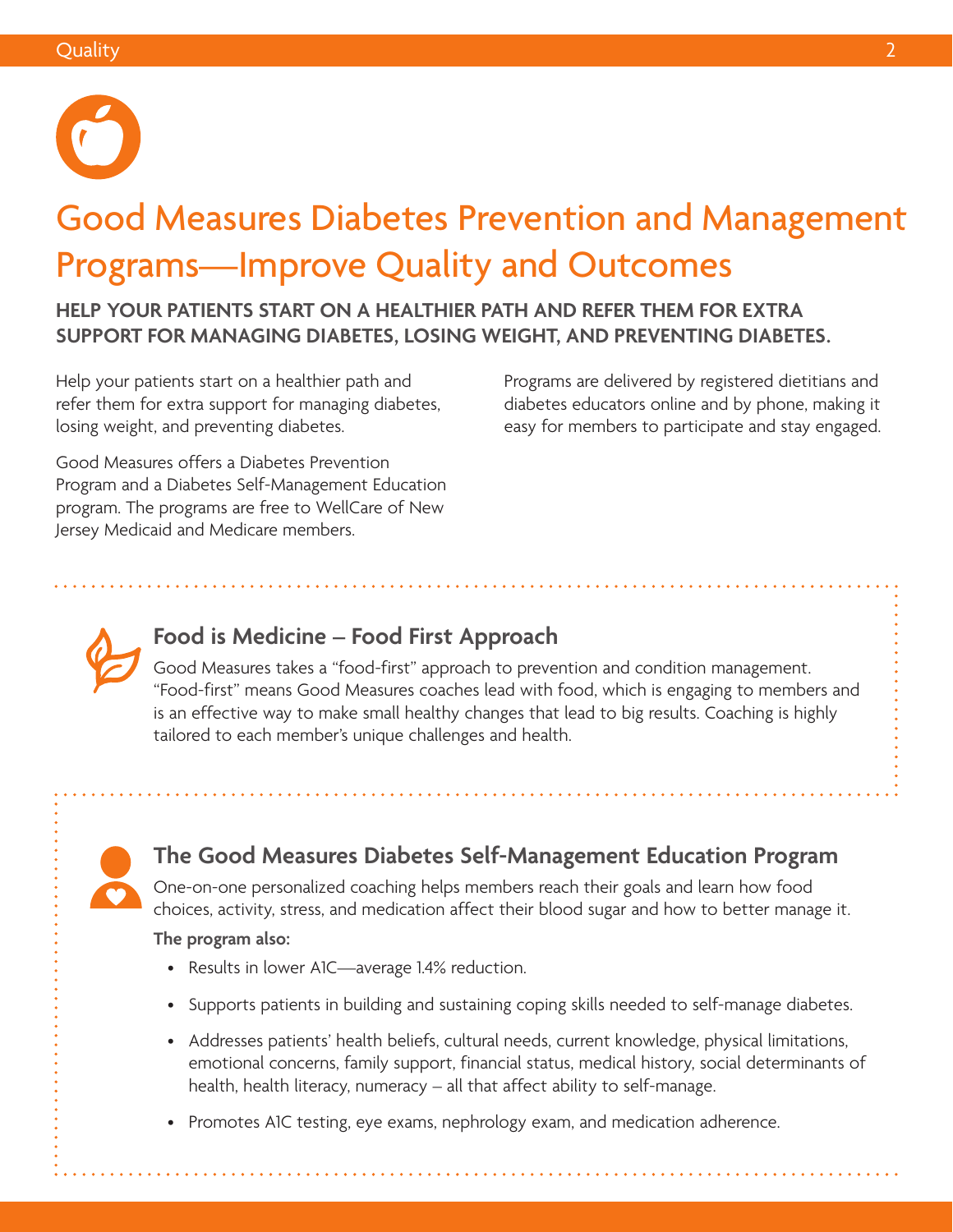

#### **The Good Measures Diabetes Prevention Program**

This CDC-recognized program combines group support, one-on-one coaching, and food and activity guidance using the Good Measures app and website.

#### **The program also:**

- Promotes building healthy and sustainable habits that prevent progression to type 2 diabetes.
- Supports members in losing weight in a healthy way—average 6% weight loss.
- Helps members overcome barriers to being physically active and make activity a part of daily life.

#### **How to refer patients**

- Complete the secure referral form on **[goodmeasures.com/physicians](http://goodmeasures.com/physicians)** OR
- Download the form and it fax to Good Measures at **617-507-8576**.



# Medication Adherence and RxEffect**™**

To help with medication adherence, WellCare engages our members with refill reminder phone calls, off-therapy (missed dose) phone calls and letters as well as utilizing our network pharmacies to help counsel our members. However, there is nothing as powerful as a reminder from the member's primary care provider about the importance of medication adherence.

RxEffect™ is an online platform available to WellCare Medicare provider groups to help improve members' medication use. Talk to your WellCare associate today to get users from your office access to the RxEffect™ portal.

### Is sponsored by WellCare – so there is no cost to our provider partners Uses predictive modeling to target the patients who need it most Uses real-time monitoring of pharmacy claims and is updated daily Includes opportunity flags for 30-day conversions, diabetic patients not **This web portal:**  on statins, Appointment Agendas and high-risk medications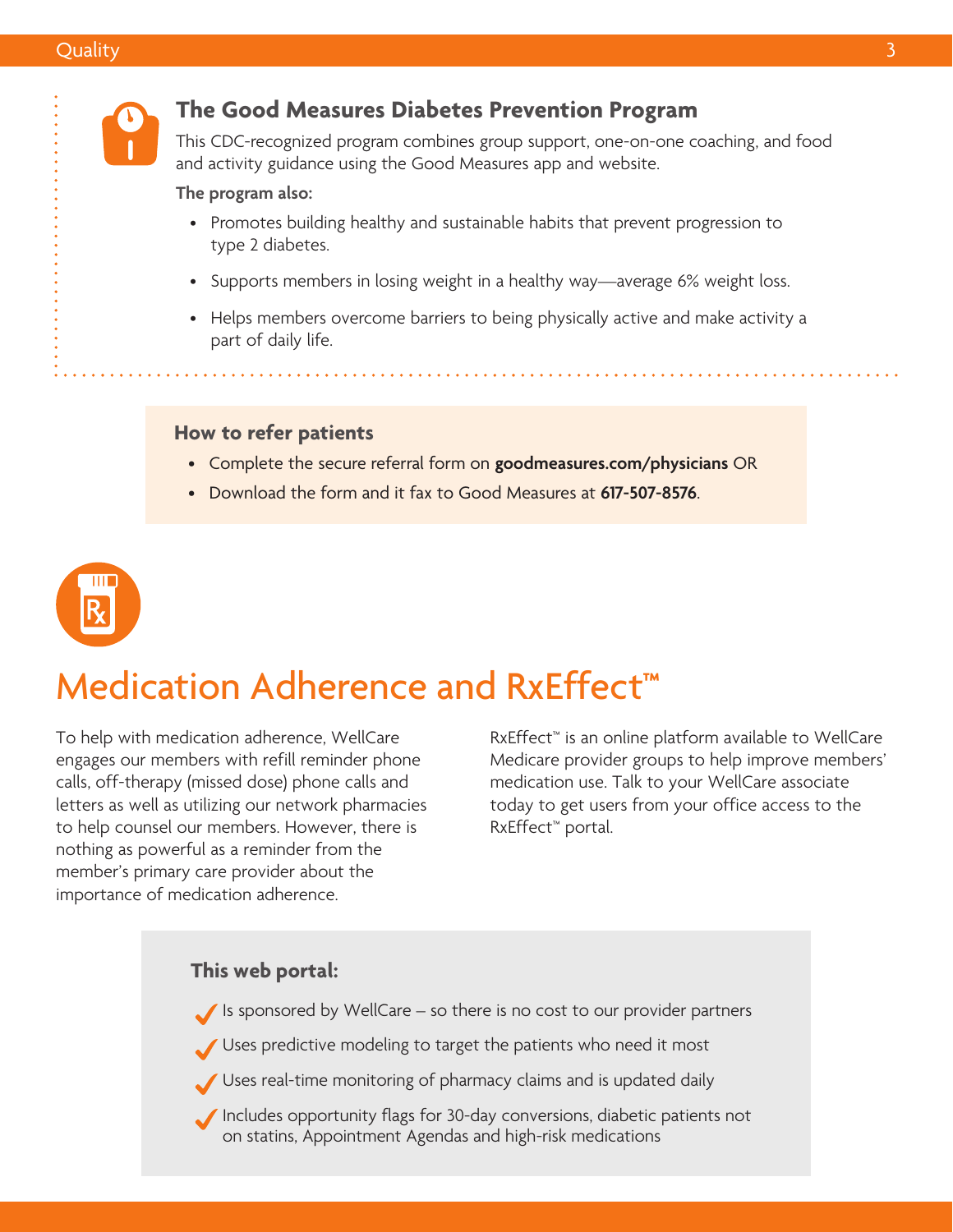

# Appointment Access and Availability

WellCare is required by the Centers for Medicare & Medicaid Services and state regulations to administer appointment access and availability audits. Appointment Access standards are documented below.



**Emergency services:** Immediately upon presentation



**Urgent Care:** Less than 24 hours



**Symptomatic acute care:** Less than 72 hours

**Routine non-symptomatic visits, including annual gynecological examinations or pediatric and adult immunization visits:**  Less than 28 days



**Specialist referrals:** Less than 4 weeks

- **Letter Urgent Specialty Care:** Within 24 hours of referral
- **Baseline physicals for new adult enrollees:**  Within 180 calendar days of initial enrollment
	- **Baseline physicals for new children enrollees and adult clients of DDD:** Within 90 days of initial enrollment, or in accordance with EPSDT guidelines.



#### **Prenatal care:**

- Within 3 weeks of a positive pregnancy test
- Within 3 days of identification of high-risk – Within 7 days of request in first and
- second trimester
- Within 3 days of first request in third trimester

**Routine physicals:** Within 4 weeks



#### **Lab and radiology services:**  – Within 3 weeks for routine – Within 48 hours for urgent care



**Initial pediatric appointments:** Within 3 months of enrollment



#### **Dental appointments:**

- **Emergency:** No later than 48 hours, or earlier as the condition warrants, of injury to sound natural teeth and surrounding tissue and follow-up treatment by a dental provider
- **Urgent:** Within 3 days of referral
- **Routine:** Within 30 days of referral

**MH/SA appointments:** 

- **Emergency services:** Immediately upon presentation at a service delivery site
- **Urgent:** Within 24 hours of the request
- **Routine:** Within 10 days of the request
- **Maximum number of intermediate/limited patient encounters for PCPs and Pediatricians:**  4 per hour for adults and children.



**Waiting time in office:** Less than 45 minutes

For additional information, please refer to the Provider Manual posted on the WellCare Provider Portal located at: **[www.wellcare.com/New-Jersey/Providers/Medicaid](http://www.wellcare.com/New-Jersey/Providers/Medicaid)**.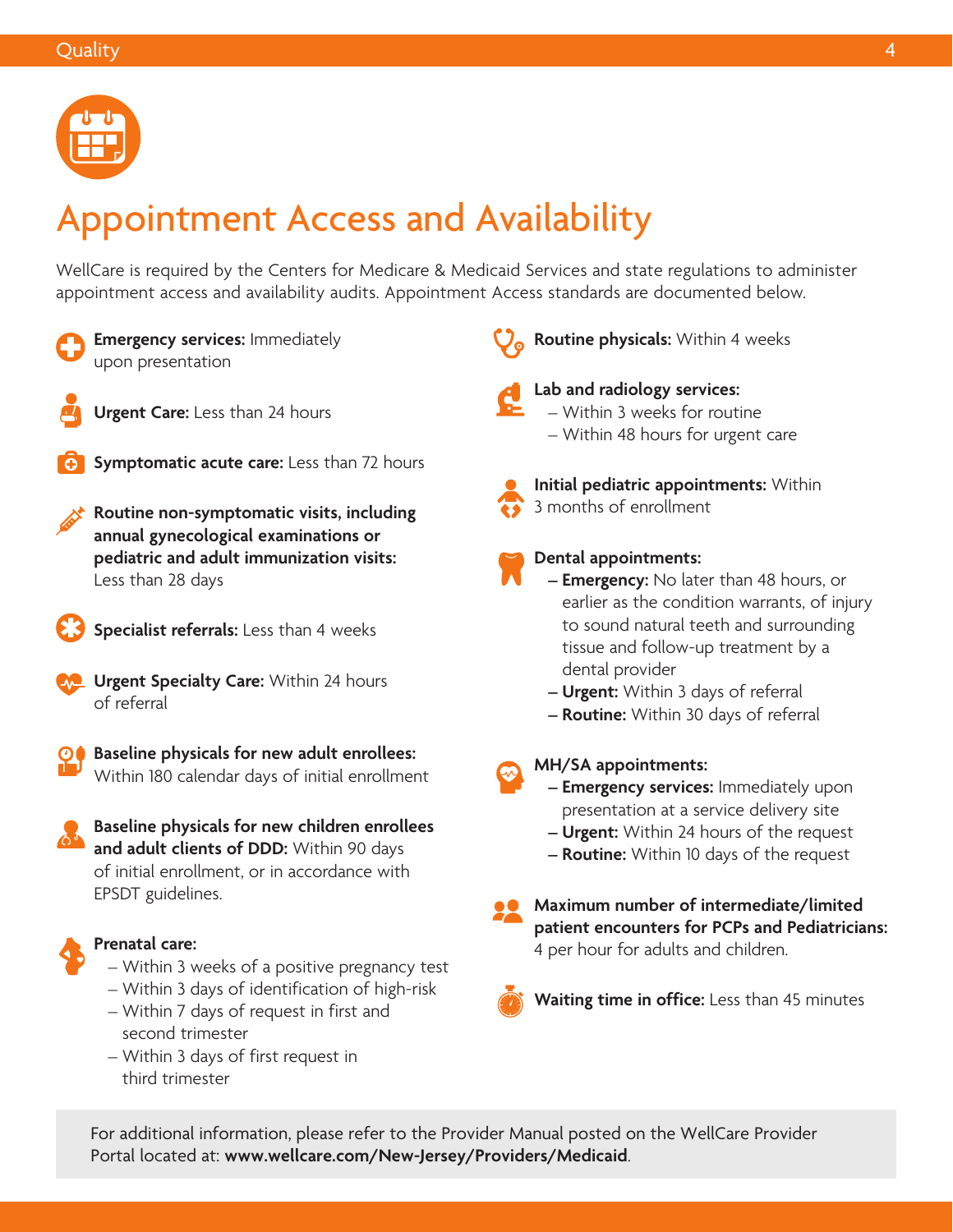

# Electronic Funds Transfer (EFT) Through PaySpan®

**FIVE REASONS TO SIGN UP TODAY FOR EFT:** 



- **2 No** waiting in line at the bank.
- 
- **3 No** lost, stolen, or stale-dated checks.
- 

**4** Immediate availability of funds - **no** bank holds!

**5 No** interrupting your busy schedule to deposit a check.

Setup is easy and takes about five minutes to complete. Please visit **<https://www.payspanhealth.com/nps>**  or call your Provider Relations representative or PaySpan at **1-877-331-7154** with any questions.

We will only deposit into your account, **not** take payments out.



# Provider Formulary Updates

#### **Medicaid:**

The Preferred Drug Lists (PDL) has been updated. Visit **[www.wellcare.com/WellCare/New-Jersey/](http://www.wellcare.com/WellCare/New-Jersey/Providers/Medicaid/Pharmacy) [Providers/Medicaid/Pharmacy](http://www.wellcare.com/WellCare/New-Jersey/Providers/Medicaid/Pharmacy)** to view the current PDL and pharmacy updates.

#### **Medicare:**

There have been updates to the Medicare formulary. Find the most up-to-date, complete formulary at **[www.wellcare.com/New-Jersey/Providers/](http://www.wellcare.com/New-Jersey/Providers/Medicare/Pharmacy) [Medicare/Pharmacy](http://www.wellcare.com/New-Jersey/Providers/Medicare/Pharmacy)**.

You can also refer to the Provider Manual to view more information regarding our pharmacy Utilization Management (UM) policies and procedures. Provider Manuals are available at **[www.wellcare.com/New-](http://www.wellcare.com/New-Jersey/Providers/Medicaid)[Jersey/Providers/Medicaid](http://www.wellcare.com/New-Jersey/Providers/Medicaid)** and **[www.wellcare.com/](http://www.wellcare.com/New-Jersey/Providers/Medicare) [New-Jersey/Providers/Medicare](http://www.wellcare.com/New-Jersey/Providers/Medicare)**.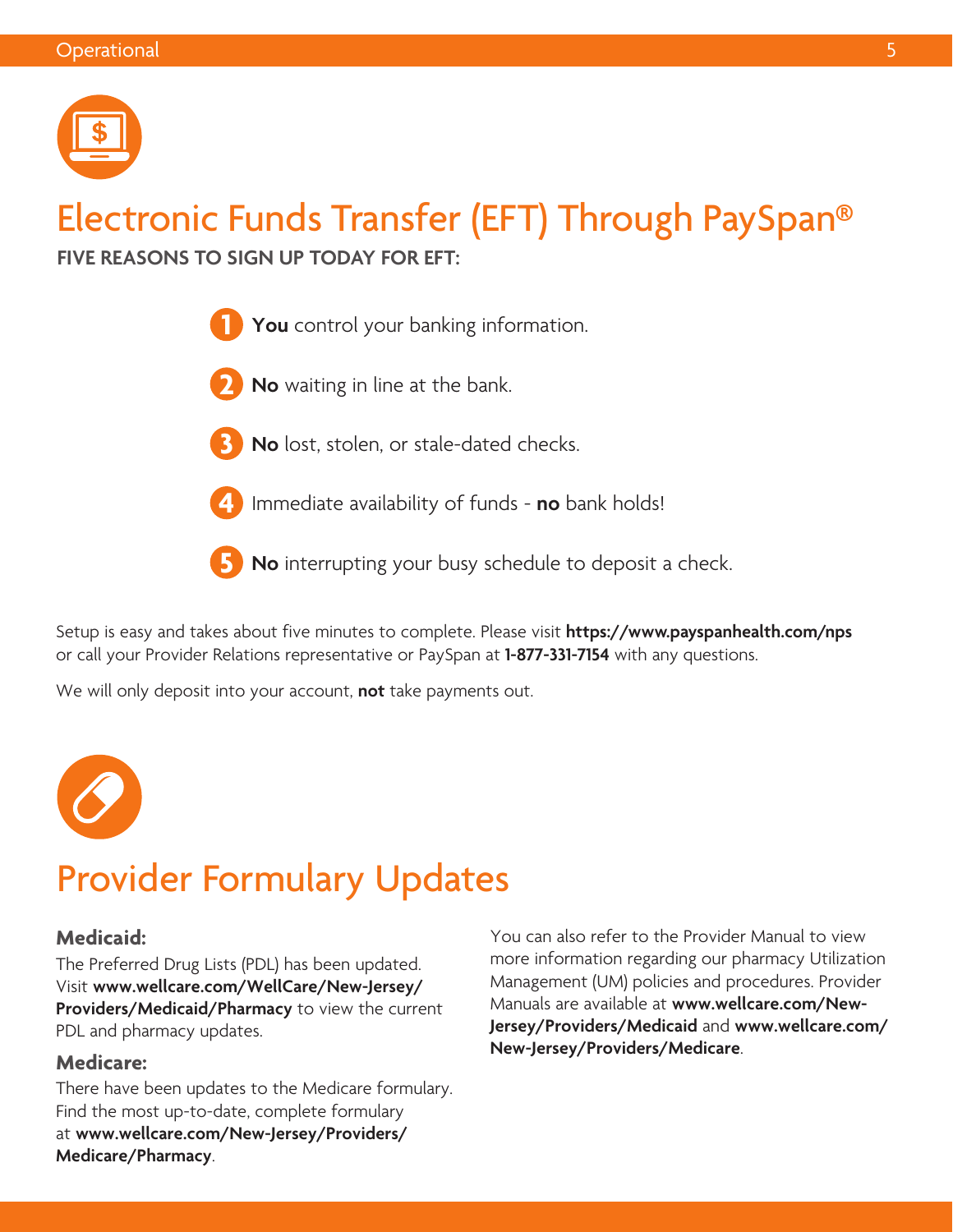

# It Benefits Your Practice To Keep Your Provider Demographic Information Current

As a WellCare participating provider, it is very important for you to keep your demographic information current.

#### **When you update your information with WellCare to keep it current, it helps:**

- Ensure you and your practice/facility receive proper notifications from WellCare
- Avoid claim payment issues caused by outdated demographic information
- Ensure you receive proper referrals based on your specialty and/or subspecialty
- Ensure members who need to contact you for services have your correct address/phone number

**To ensure this occurs, if any of the following changes, please tell us in advance or as soon as possible:** 

- Office phone number
- Fax Number
- Office address
- Correspondence Address
- Office Hours
- Hospital Affiliation
- • Panel status (Are you accepting new Medicare/Medicaid patients?)
- National Provider Identifier (NPI)
- Tax Identification Number (TIN)
- Group Name

### **To submit your updated information:**

Per your contract, at least 30 days' advance notice is required and you should include contact information in case we need to follow up with you.



**Thank you for keeping your information up to date with us. WellCare appreciates everything you do to improve the health and well-being of our members.**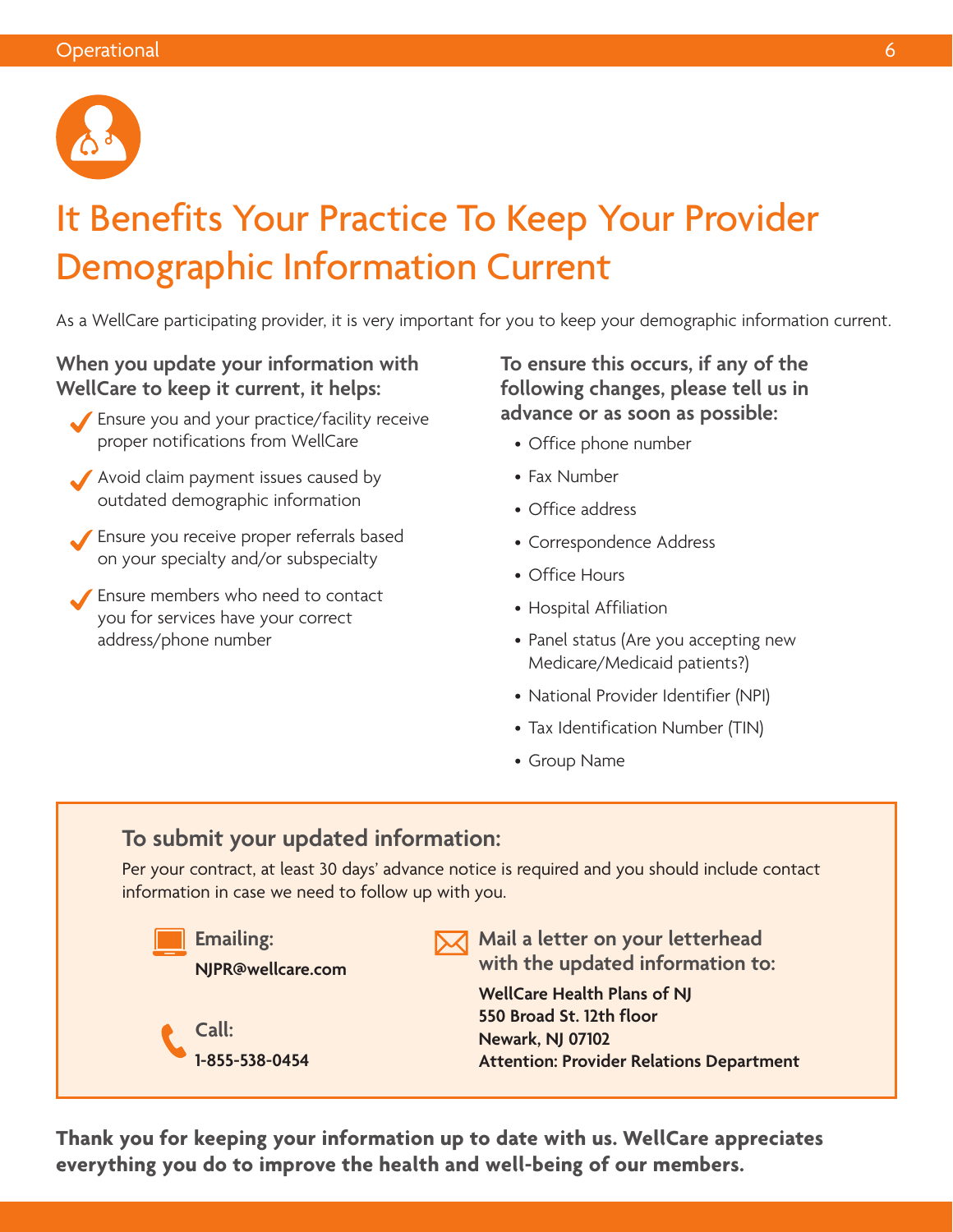

### 21st Century Cures Act

#### **ALL PARTICIPATING PROVIDERS MUST ENROLL WITH NJFC MEDICAID FEE-FOR-SERVICE (FFS) PROGRAM IN ACCORDANCE WITH THE 21ST CENTURY CURES ACT REQUIREMENTS.**

The State of New Jersey Department of Human Services Division of Medical Assistance & Health Services sent the Medicaid Newsletter Volume 28 No. 06, which notified network providers of the requirement that they enroll in the NJFC Medicaid FFS program. The 21st Century Cures Act, 42 U.S.C. 1396u-2(d), requires that network providers complete the 21st Century Cures Act provider application. Compliance is mandatory and failure to comply may result in a provider's contract with an MCO being terminated per the Medicaid Newsletter.

Network providers must submit a completed 21st Century Cures Act application to DXC Technology. Providers under contract with multiple MCOs are only required to submit a single 21st Century Cures Act application to DXC Technology. To download a 21st Century Cures Act application, go to **[www.njmmis.com](http://www.njmmis.com)**, select "Provider Enrollment Applications," and then select 21st Century Cures Act Application as the "Provider Type."

### **Frequently Asked Questions**